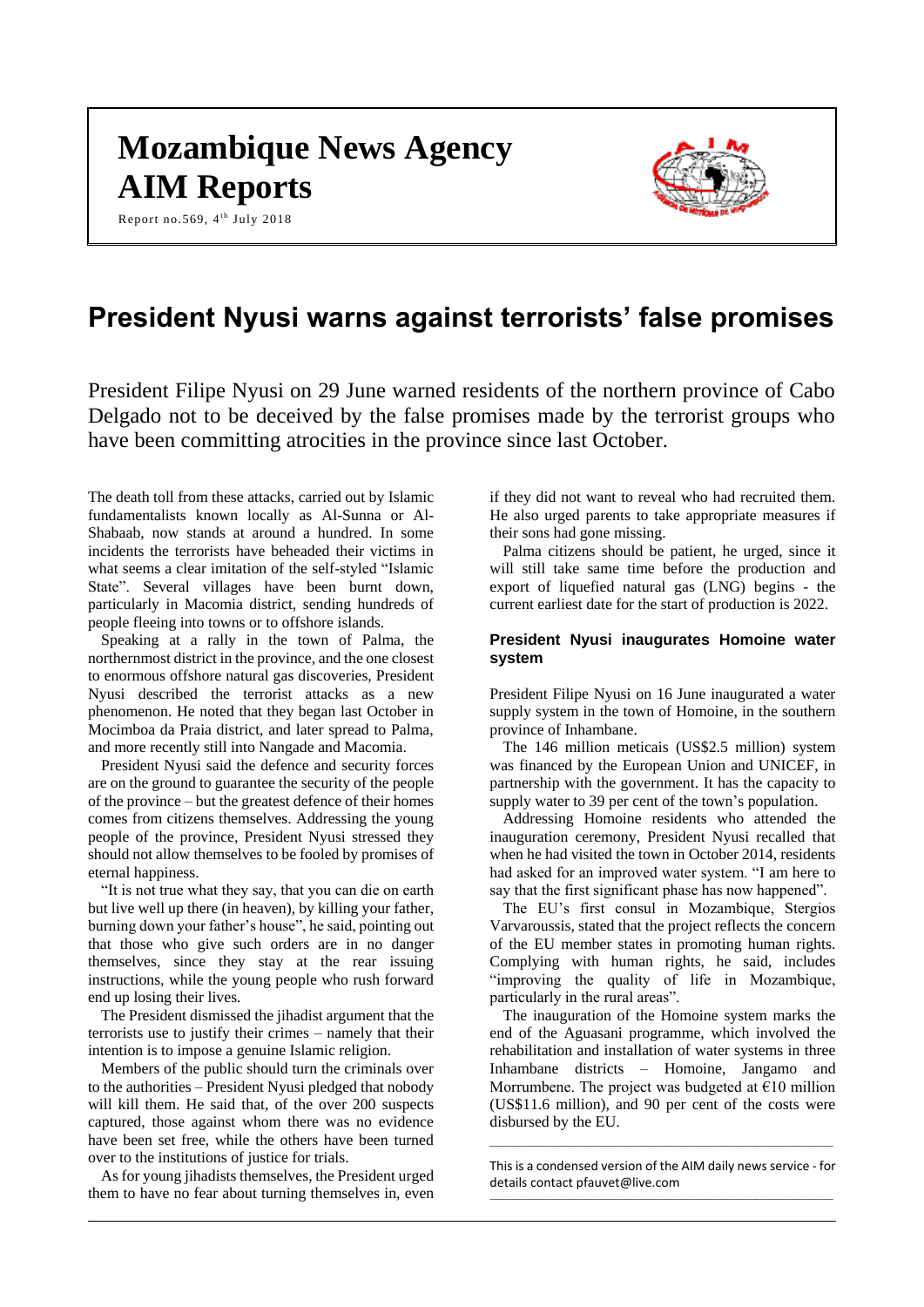#### **Venancio Mondlane defects to Renamo**

Venancio Mondlane, formerly the rapporteur of the parliamentary group of the Mozambique Democratic Movement (MDM), has defected to Renamo.

Mondlane, who owes his entire political career to the MDM, shot to prominence in the 2013 municipal elections, when he was MDM candidate for mayor of Maputo and took 40 per cent of the vote. This came as a severe shock to the ruling Frelimo Party, which had regarded Maputo as a stronghold. The Frelimo candidate, current mayor David Simango, won, but his vote was slashed from 85 to 58 per cent.

It had seemed that Mondlane would stand for the MDM again: MDM members in Maputo twice elected him as their candidate for mayor in the elections scheduled for 10 October – once at a meeting in October 2017, and again last month.

In October, Mondlane gave the impression of being an enthusiastic MDM candidate, hoping to improve on his 2013 result. But in June, Mondlane was not present at the meeting which endorsed him, and issued a statement saying the MDM announcement was false.

Between October and June, Mondlane fell out with the MDM leader Daviz Simango, and at a meeting of the MDM National Council in April, he was not re-elected to the Party's Political Commission. By then he was in discussions with Renamo, although he denied travelling to the central district of Gorongosa to meet with the then leader of Renamo, Afonso Dhlakama.

Mondlane has now formally resigned from the party and has informed the chairperson of the Mozambican parliament, the Assembly of the Republic, Veronica Macamo, that he has resigned his parliamentary seat.

This was then followed by the highly public resignation of a dozen or so senior MDM figures in Maputo, led by the head of the MDM group in the Maputo Municipal Assembly, Ismael Nhacucue, and including political delegates from Maputo municipal districts, and members of the MDM provincial council.

All were welcomed into Renamo at a ceremony in central Maputo on 29 June. Nhacucue stated that MDM was demoralised by the silence of the leadership after the assassination in October last year of the MDM Mayor of Nampula, Mahamudo Amurane, a crime that has not yet been solved. Amurane had also strongly disagreed with Simango, particularly over anticorruption issues.

#### **Renamo expects to demilitarise within three months**

The General Secretary of the main opposition party Renamo, Manuel Bissopo, says it will take three months to integrate Renamo's armed men into the country's defence and security forces.

Speaking on 27 June in the northern city of Nampula, Bissopo said this would be long enough for the "rules and principles" established under the current agreements between the government and Renamo to be followed.

He added that Renamo wants the whole procedure to take place in a healthy environment so that the integration can occur within the spirit of the consensus that had been achieved between President Filipe Nyusi and the late leader of Renamo, Afonso Dhlakama, shortly before the latter's sudden death.

Bissopo made his statement on his arrival in Nampula, to prepare the campaign for the municipal elections scheduled for 10 October.

Bissopo claimed that the demilitarisation of Renamo is proceeding "normally" under the agreements reached between President Nyusi and Dhlakama. "We feel that we have a great commitment to the people – which is to keep the peace", he declared.

Bissopo's optimistic approach was a far cry from the angry verbal clashes between Renamo and the ruling Frelimo Party in Maputo in recent days. The extraordinary sitting of the Mozambican parliament, the Assembly of the Republic, needed in order to amend the legislation on municipal elections, is on hold precisely because Frelimo is insisting that Renamo give some proof that it is serious about demilitarisation.

The sitting should have taken place on 21-22 June, but the head of the Frelimo parliamentary group, Margarida Talapa, warned that, unless there is some sign that Renamo really is demilitarising, then Frelimo will not allow the sitting to go ahead.

"Demilitarisation" means demobilising and disarming the Renamo militia, and then integrating its members, either into the defence and security forces, or back into civilian life. If this starts now, and Bissopo was correct about a three-month calendar, then the demilitarisation could be complete before the municipal elections.

As for the Islamist insurgency that has erupted in the northern province of Cabo Delgado, Bissopo regarded the armed attacks against Cabo Delgado villages as a criminal, not a religious, matter.

# **CNE registers 21 parties for municipal elections**

The National Elections Commission (CNE) has registered 21 parties and coalitions who have expressed an interest in taking part in the municipal elections scheduled for 10 October.

The deadline for registration was 29 June, and the parties must now choose their candidates for the 53 municipal assemblies. The head of the list of whichever party wins a majority of votes in an assembly election will automatically become the mayor.

Of the 21 who registered very few, outside of the three parties represented in parliament, have any chance of winning any seats. Only the three parliamentary parties – the ruling Frelimo Party, Renamo, and the Mozambique Democratic Movement (MDM) – have the strength to stand lists in all 53 municipalities.

The minor parties only appear during election periods, usually in order to obtain money from the state – and are bitterly disappointed that no subsidies are available for municipal election campaigns.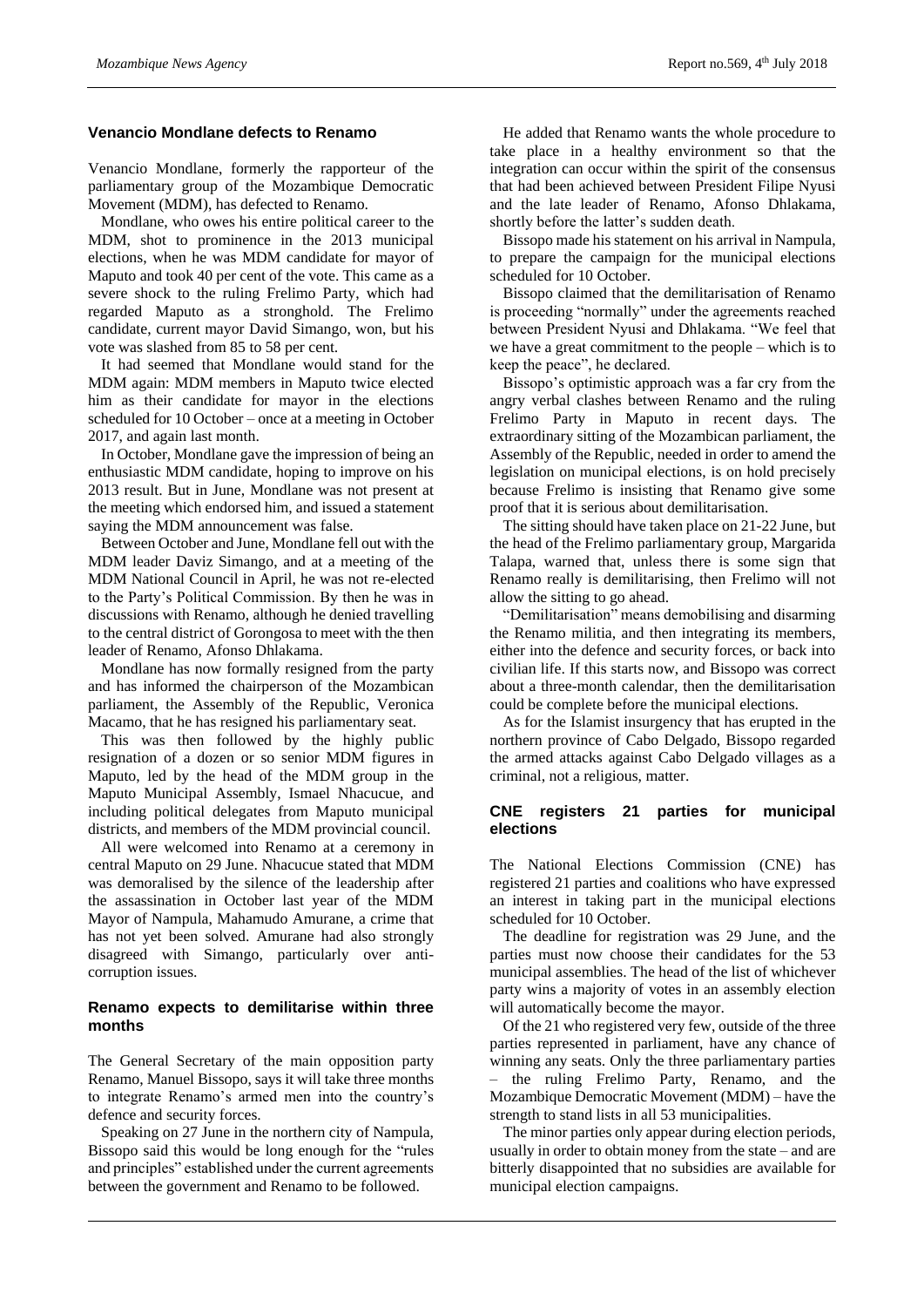# **Anadarko expects final investment decision in early 2019**

The American oil and gas company Anadarko expects to take its final investment decision (FID) on its liquefied natural gas (LNG) project in northern Mozambique in the first half of 2019.

Announcing this at the World Gas conference in Washington on 27 June, Mitch Ingram, the Anadarko Vice-President for International Deepwater and Exploration, said that Anadarko and its contractors are making significant cost savings amounting to about US\$4 billion over 2016 estimates.

Anadarko is the operator of Offshore Area One of the Rovuma Basin, off the coast of the northern province of Cabo Delgado, where reserves of at least 75 trillion cubic feet of gas are known to exist. The Anadarko project envisages building an initial two gas liquefaction plants (known as "trains") on the Afungi peninsula in Palma district.

Ingram said the company now expects to deliver these two trains, with a production capacity of 12.88 million tonnes of LNG a year, for about US\$7.7 billion. Previous cost estimates given by Anadarko have been much higher at over US\$14 billion.

He said that the company already has offtake agreements for 6.7 million tonnes a year, and has agreed to "key terms" for the targeted volume of 8.5 million tonnes a year", which would allow it "to proceed with incremental project financing discussions with lenders".

The focus now, Ingram said, "is on converting these non-binding commitments into fully termed Sale and Purchase Agreements. Once we complete that, we will be ready to make a final investment decision in the first half of 2019".

Ingram was speaking a fortnight after Anadarko and its partners in the Area One consortium had signed sales agreements with Tokyo Gas Co Ltd and the British company Centrica Plc. The deals with the Japanese and British energy companies call for the delivery of 2.6 million tonnes per year from the start of production in Mozambique until the early 2040s.

Other firms lined up to buy gas from Anadarko and its partners include Electricite de France, the Tohoku Electric Power Company, and PTT of Thailand.

Anadarko holds 26.5 per cent of the shares in the consortium. Its partners are Mitsui of Japan (20 per cent), PTT (8.5 per cent), the three Indian companies ONG Videsh, BEAS Rovuma Energy and BPRL Ventures (10 per cent each), and Mozambique's own National Hydrocarbon Company, ENH (15 per cent).

## **Illegal fishing costs US\$60 million a year**

Mozambique is losing at least US\$60 million a year because of illegal fishing, according to the Minister of the Sea, Inland Waters and Fisheries, Agostinho Mondlane.

Speaking in Maputo on 26 June at the opening of the seventh meeting of Fish-i Africa, a partnership of eight

east African countries, Mondlane said the scale of economic losses "raises great challenges for us in monitoring our immense maritime waters".

He declared that unity between African counties bordering the Indian Ocean would be one of the most effective ways of fighting illegal and unreported fishing. "We should take on individual and collective responsibility for defending the noble interests of our peoples and nations", he said, warning that illegal fishing corrodes the economy, and holds back the development, not only of Mozambique, but of the region and of the continent.

Mondlane welcomed the election of Mozambique as the host country for the Regional Fishing Monitoring, Control and Surveillance Centre of the Southern African Development Community (SADC). The centre will be installed in the Maputo urban district of Katembe.

The Minister stressed it is crucial that governments and development partners should cooperate and work together to exploit maritime resources sustainably, promoting the development of a robust and prosperous regional economy. Fighting against illegal fishing, he stated, will help increase food production, and thus strengthen food and nutritional security.

Mondlane said that Fish-i Africa has been playing a key role in the fight against illegal fishing with the use of modern monitoring and surveillance tools. Due to this regional platform, he said, "it was possible to monitor and capture vessels that invaded our territorial waters such as, for example, the "Thunder", the "Nessa 7" and the "STS 50".'

Fish-i Africa identified the "Nessa 7" as a "high risk vessel" in December 2015. It was tracked across Namibia and South African waters and boarded when it entered Mozambican waters in late December 2015. Evidence of multiple fisheries infringements was found, and the boat was seized by the Mozambican state.

The "STS 50" entered port in Madagascar in February 2018, where fisheries inspectors confirmed that is was a vessel listed for illegal fishing and previously known under other names (the "Andrey Dolgov", the "Aida" and the "Sea Breeze 1").

The "STS 50" slipped across the Mozambique Channel, tracked by Fish-i Africa. When it tried to obtain provisions in Mozambique, it was seized. But it fled onto the high seas, and was forced to refuel at sea. Mozambique requested assistance from other Fish-i Africa members to re-arrest it. The ship was then successfully tracked across the Indian Ocean, until it was arrested by the Indonesian navy.

The third vessel, the "Thunder" was one of a number of illegal vessels linked to the company Vidal Armadores in Spain. It was illegally fishing for Patagonian toothfish in the Southern Ocean, when an Interpol notice to seize the ship was issued in 2013. Fishi Africa does not seem to have been directly involved in the subsequent 110-day chase from Antarctic waters to West Africa where the captain scuttled it off the coast of Sao Tome and Principe.